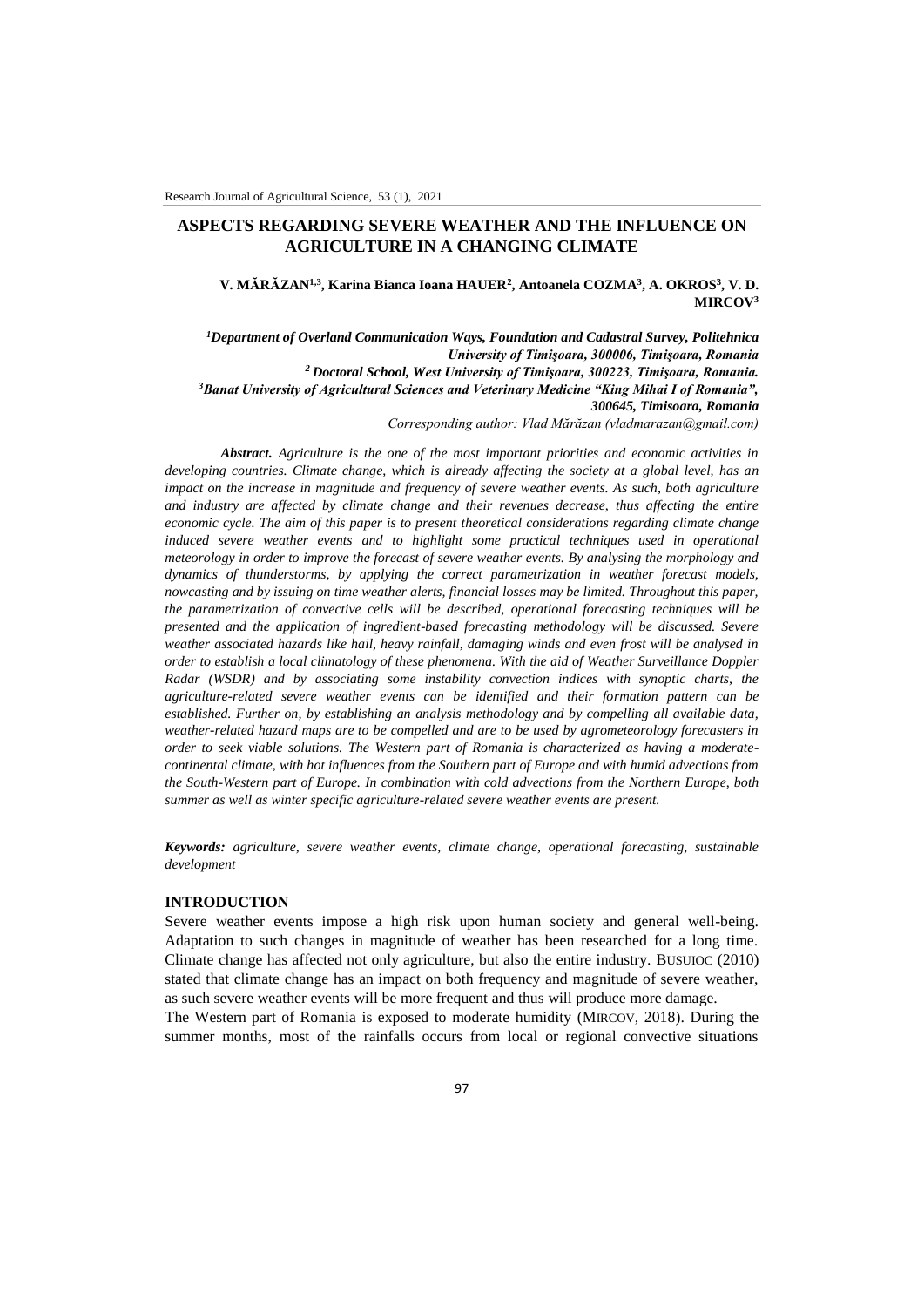(MIRCOV, 2017). During the autumn and winter months, the majority of the rainfalls occur from warm fronts, especially from nimbostratus clouds.

DOSWELL (2001) classifies severe convective storms as those systems which produce heavy rainfall (more that 25mm/h), sustained wind with speed exceeding 25 m/s, hail size larger than 2 cm, and in extreme cases, even supercell mesocyclones, which are capable of developing tornadoes. In order for such events to form, there is the need for a high degree of atmospheric instability, the presence of cold and dry air at 700 hPa or 500 hPa, condensation nuclei, vertical and horizontal windshear and a lifting mechanism.

## **MATERIALS AND METHODS**

This paper, which shall be regarded as a hybrid between both theory and practice in operational forecasting, points out some of the most important weather-related variables, which are taken into consideration when agriculture-related severe weather is forecasted.

The most important air masses which make up the topoclimatology of the Western part of Romania were described by ŞERBAN (2010). The general atmospheric circulation affects the Western part of Romania through cold air advection. The cold air originates from the North and North Western part of Europe. This happens due to the Azores Anticyclonic activity. Cold and humid air masses mix with hot and dry air masses especially during the summer, thus being able to initiate convective activity in the central and eastern part of Hungary as well as in the Western part of Romania. During the winter, the Azores Anticyclone, depending on its position, may cause late blizzards, as it was the case in March 2018. Freezing temperatures from that blizzard had a negative impact on the growth of crops and on the entire industrial flow in the Western part of Romania.

One of the conditions for severe weather to form is the mixing of hot and humid air with cold and dry air. The presence of dry air at 700hPa level or even at 500hPa level has led to the formation of severe thunderstorm clusters, mesoscale convective systems (MCS) and even supercells. It is at this level where hail embryos may form and develop. Under some circumstances, as for example strong updrafts, hail may reach important dimensions, which can, in some cases, damage not only crops, but also destroy buildings, cars and even produce harm to humans. The Carpathian dam (ION-BORDEI, 1983) acts like a wall and prevents much of the storm systems to pass beyond the Western part of Romania. The orographic convection, which takes place in the vicinity of the Carpathian Mountains, still may produce important storm cells and further affect other regions. The Mediterranean cyclones, which are active all time during the year, do influence the formation of blizzards over the Western part of Romania, especially during the late winter months (TOPOR ET STOICA, 1965).

Severe weather, especially convections, arise during the hot season. SANDU (2010) suggests that the time scale for such type of weather events is between May and September.

Over the last century an impressive quantity of observational data about thunderstorms over land has been gathered. Because if the need to recognize the conditions in which thunderstorms develop, and in particular to those in which they may become severe, simple theories were constructed to relate the like hood of afternoon storms to conditions aloft observed during soundings made the previous morning.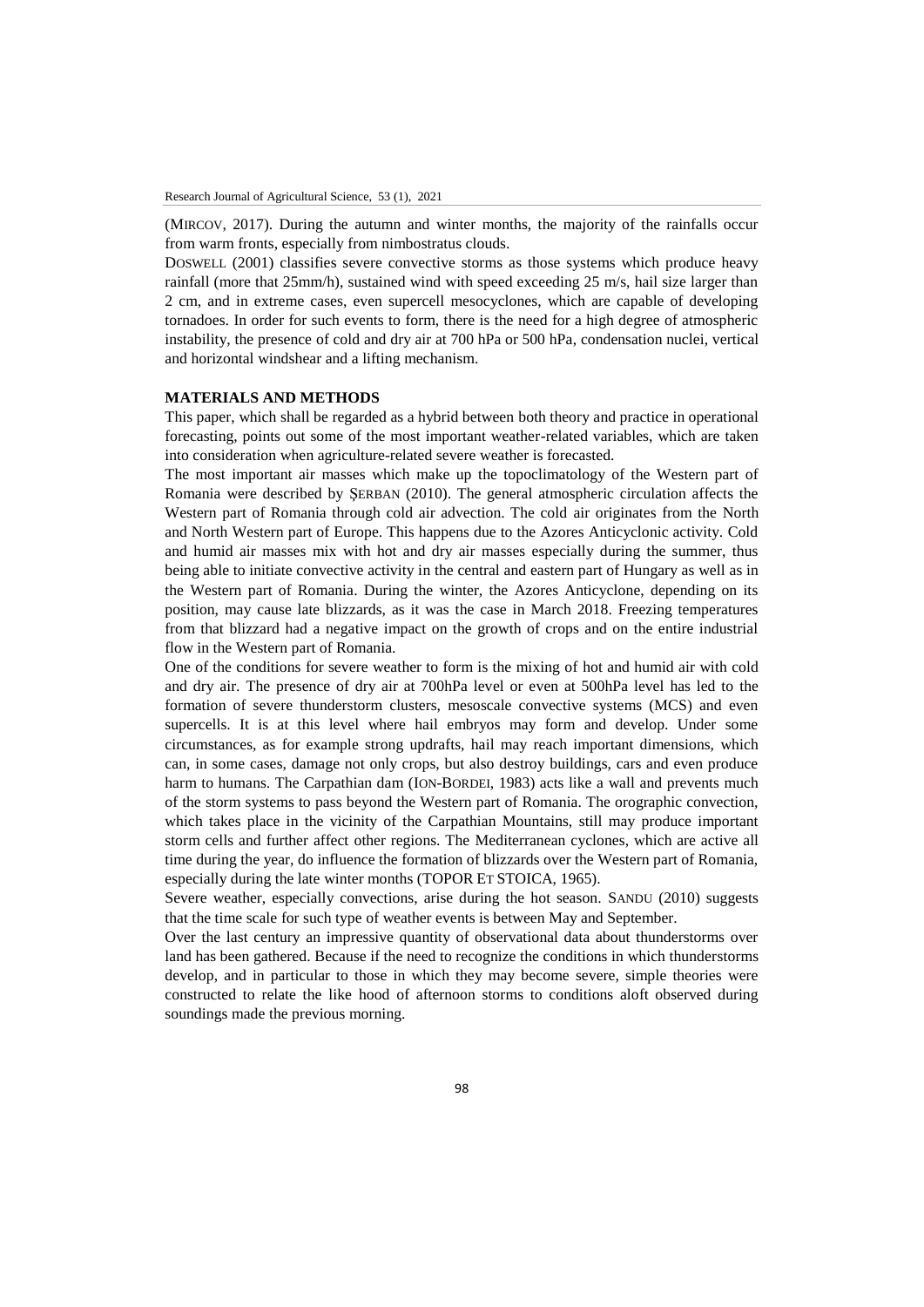An important theory is based on the assumption that at least in the interior of thunderclouds air ascends adiabatically, loosing any condensed water vapor, after beginning its rise in the state anticipated to be produced by the sunshine near the ground.

There are mainly three types of thunderstorms which may occur. This classification is based on the type of cell from which the thunderstorm is formed.

## 1. Single cell thunderstorms

Usually, all convection is based on sufficient instability. If the vertical wind shear is less than 10 m/s, then there is a greater probability of a single cell thunderstorm. Usually, single cells have a life cycle of maximum 30 minutes from the first towering cumulus until the dissipation stage. The towering cumulus causes great gradients in the atmosphere. The precipitation starts at the moment when the towering cumulus reaches the subfreezing layer. The most important and well-developed part of a single cell thunderstorm is situated at the  $-10^{\circ}$ C up to  $-20^{\circ}$ C layers. Around 25 minutes after the initiation the updraft begins to weaken and the outflow begins to stabilize. Usually, these types of thunderstorms are around 6 km in diameter. They usually are not a threat for humans. The updraft contains warm, moist air originating from storm inflow that is buoyant and rises rapidly. This is considered in operational forecasting as an appearance of a rapidly-building thunderstorm.

The downdraft is caused by precipitation particles accumulating at the top of the storm. These particles coalesce while others evaporate. The downward motion quickly begins occurring, forming the downdraft. It can fall directly back into the updraft, or in the case of stronger storms, just downwind of the updraft. The downdraft as it sinks, causes the cloud droplets to evaporate, appears visually as clear, bright air but may be filled with rain and hail, and thus darkened.

### 2. Multi cell thunderstorms

Multi cell storms are a common occurrence when deep, moist convection is organized mostly into clusters or areas. Multi cells are defined as a group of cells in close proximity and they share a common cold pool and precipitation area. This type of thunderstorms is very similar to the single cell one because the main difference is the diameter of the storm and the affected area. Multi cell thunderstorms usually form when the terrain has different thermal properties and they couple into a larger storm system. The only common element to other storms in a multi cell system is the wind and the inflow of hot and humid air.

The multicell cluster, as it is determined with the help of Doppler radar scans, is the most common type of storm in a multicell environment.

## 3. Supercell thunderstorms

The multi cell thunderstorm may produce severe weather but the supercell almost always produces one or more extreme weather phenomena. The supercell can occur in almost any latitudes and in the mid latitude location especially in spring time. It requires extreme instability and a special combination of boundary level and high wind conditions. The supercell usually forms in the following conditions:

- Warm and very moist air at low level;
- A shallow capping inversion at the 850-800 hPa level: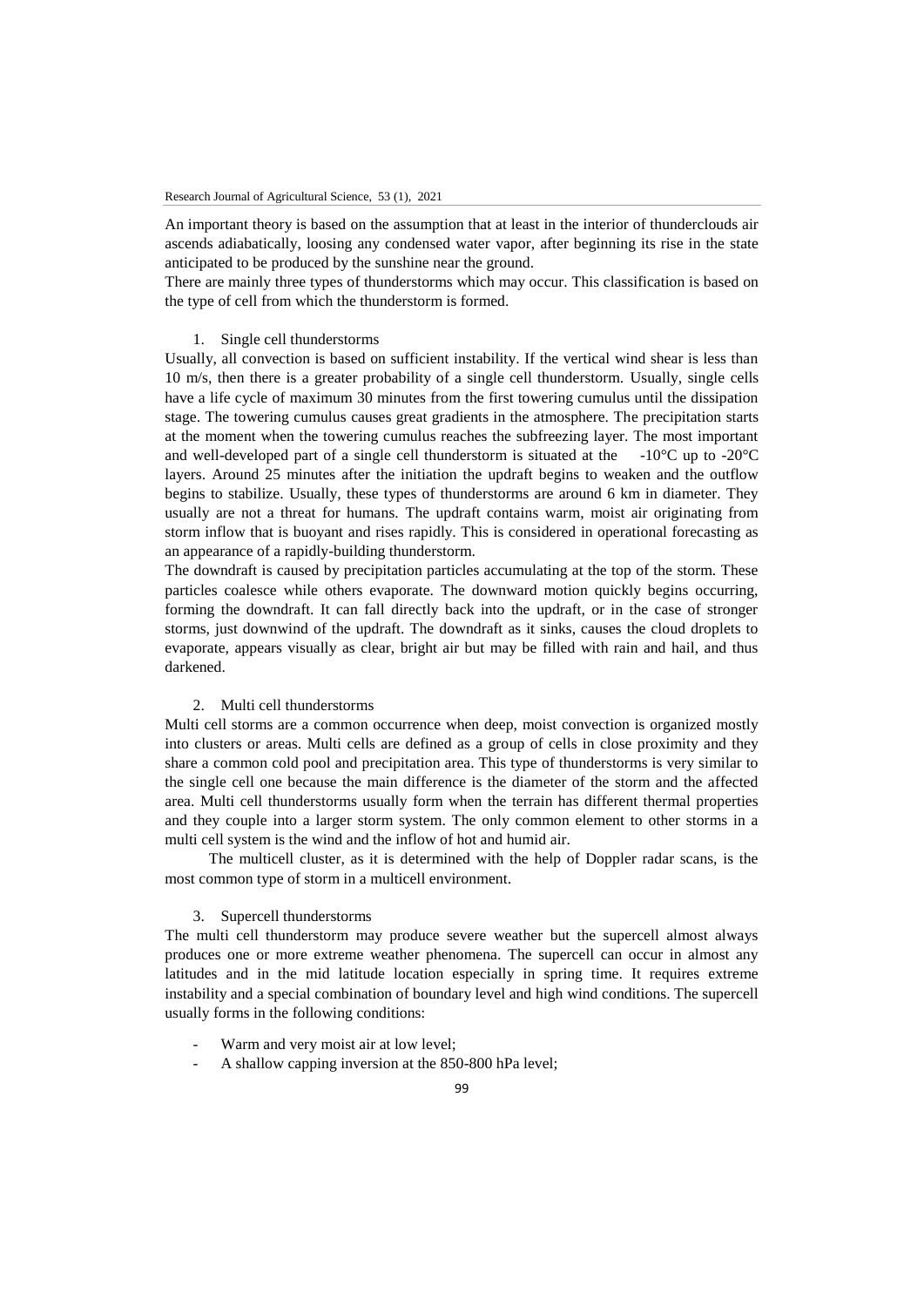Research Journal of Agricultural Science, 53 (1), 2021

- Cold dry aloft accompanied by extreme instability;
- Severe wind shear which increases with height.

The severe wind shear tilts and twists the thunderstorm with such height that the updraft core is severely displaced from the downdraft core. The capping inversion prevents small cells from forming and when the convective turbulence is strong enough to penetrate the inversion, the warm moist air shoots upward with great speed and a large storm quickly develops (FABRY, 2015).

The strong updraft is not broken by any downdraft action and slants upward and overshoots by several thousand feet into the stratosphere above the storm anvil. The precipitation downdraft is offset and the gust front travels ahead of the storm. There are two important differences between the structure of a single cell thunderstorm and a super cell thunderstorm:

- 1. The supercell is much larger;
- 2. Updrafts and downdrafts are being separated in a supercell;

Because of this separation, severe turbulence and wind shear occur in the cell. The rain free base is located at the rear edge of the storm and a tornadic cloud or even a tornado is before it. The tornadic cloud, also known as wall cloud is a low-level cloud which signals a high level of rotation within the thunderstorm. This appears approximatively 5 km before the tornado outline and is usually a precipitation free area. The Doppler radar usually registers the speed of a tornado within a supercell because of the formation of a mesocyclone within the storm.

## **RESULTS AND DISCUSSION**

The operational meteorology focuses on the forecasting of severe weather and its impact on industry and agriculture. The most important negative impact of severe weather on agriculture is produced by hail, flash floods and squalls. These types of events are forecasted with the help of state-of-the-art technology, mainly numerical weather prediction (NWP) and with the use of Weather Surveillance Radar.

Small scale convection is also called cumulus convection, from the small heap clouds that commonly form in it. The individual clouds are several kilometers apart and have dimensions of up to a kilometer or two, usually insufficient for shower formation. These fair-weather cumulus clouds are produced by the heating of the air, which is in contact with the warm land and land. They occupy vast areas in great populations, especially over the oceans in the tropical regions (MĂHARĂ, 2001) and where cool air in higher latitudes flows towards warmer water, and also overland during sunshine. Individual clouds are short-lived; thus, the population only contains a small number of clouds.

The cumulonimbus convection is initiated by those type of clouds, which produce precipitation. Most of them in the Western part of Romania are produced due to orographic lifting, from the weight of condensed water or release of latent heat of fusion during its freezing, the buoyancy, vigor and size of cumulus towers are often greatly enhanced, and the clouds become cumulonimbus (MĂRĂZAN ET ALL, 2021).

Ordinary multicell thunderstorms are characterized by the successive formation of more or less easily resolvable new cells, usually on the right flank of the storm. DENNIS ET AL (1971)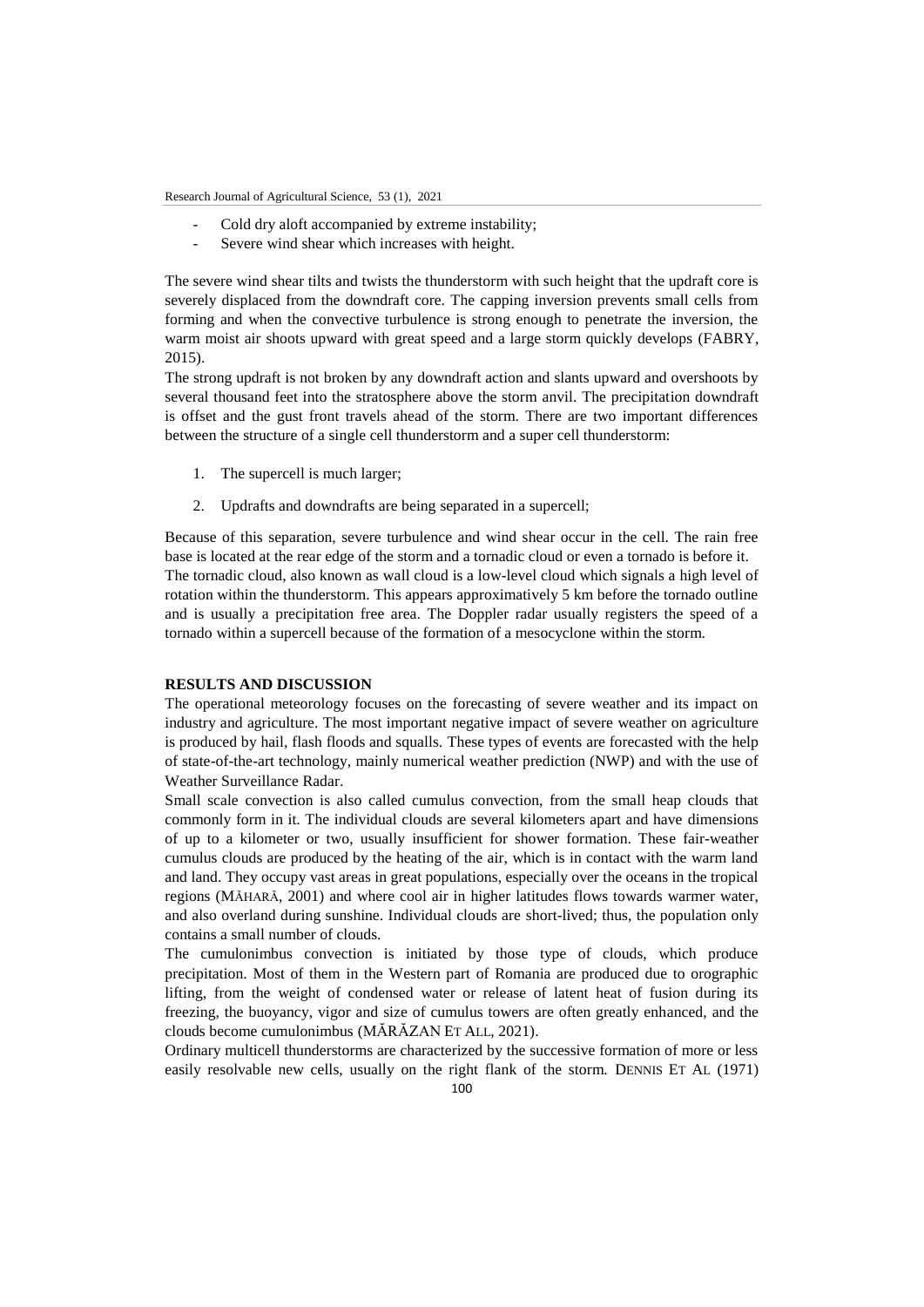suggest that these new cells appear as cumulus clouds, sometimes arranged in lines, extending up to 30-40 km (MĂRĂZAN, 2018) in front of the mature cell. They often develop out of a shallow cumuliform shelf cloud on the right flank of the storm and grow rapidly as they approach the main cumulonimbus cloud mass, merging within 10 to 30 minutes of their formation. A first radar echo, associated with the initial development of precipitation, usually appears in these clouds just before they merge with the main cloud mass, and the merger tends to be followed by a burst of heavy rain or hail reaching the ground.

In contrast with individual ordinary cells, which to a first approximation can be considered closed systems drifting with the mean winds, a supercell behaves as an open system that propagates continuously either to the left or to the right of the mean winds with a velocity that permits it to maintain a continuous circulation. As the air approaches the updraft initially beneath the echo overhang before rising within the vault. Part of this forward overhang contains particles several millimeters in diameter, some of which are believed to be destined to become hailstone embryos, and so it has been named embryo curtains (BROWNING ET FOOTE, 1976). Depending upon the degree of water loading and evaporative cooling below cloud base, the updraft then may or may not break down. It might, as well, revert to an impulsively propagating multicell storm (VASQUEZ, 2011). As such, more research is needed to clarify the interaction of the storm dynamics with the three-dimensional precipitation trajectories. Because of their more nearly steady organization, it will be easier to carry out such studies for supercells than for multicell systems.

Among the modern techniques of observation that are providing greatly improved and more detailed information on thunderstorm structure are aircraft reconnaissance (mainly for outside of clouds operations) and, especially, use of pairs of Doppler radars to map the form of airflow in regions containing precipitation and radar echo. The latter depends upon the approach of storms within convenient range. Thus, the data are of unparalleled abundance and resolution and thus provide unrivaled insight of the three-dimensional airflow and on the generation of rotation responsible for tornadoes, mainly for supercell generated mesocyclones.

Within this abundance of information and recognition that storms have an evolution in time as well as an essentially three-dimensional structure in space, the analytical theory of thunderstorm structure has become confined to suggesting the most economical and significant ways in which numerical models can be used to simulate and explore storm structures. Because of their dynamical complexity, these models habe necessarily to rely on some simple parametrizations of processes on space scales of less than 1 km, including microphysical processes of the formation, freezing, aggregation, shattering, and melting of the cloud particles. Examination of the generation and separation of electrical charge that accompanies these processes has also to be postponed, although it is their effectiveness which has given thunderstorm its name.

### **CONCLUSIONS**

Severe weather events still impose a high degree of risk on agriculture. By correctly analyzing the conceptual models of convective cells, by integrating the numerical weather prediction together with nowcasting technologies, the damages produced by weather can be limited. The need for new forecasting technologies is crucial in order to ensure that the Western part of Romania remains competitive with regard to agricultural and industrial development. The state-of-the-art cloud seeding equipment, which was installed in the vicinity of Recaş winery,